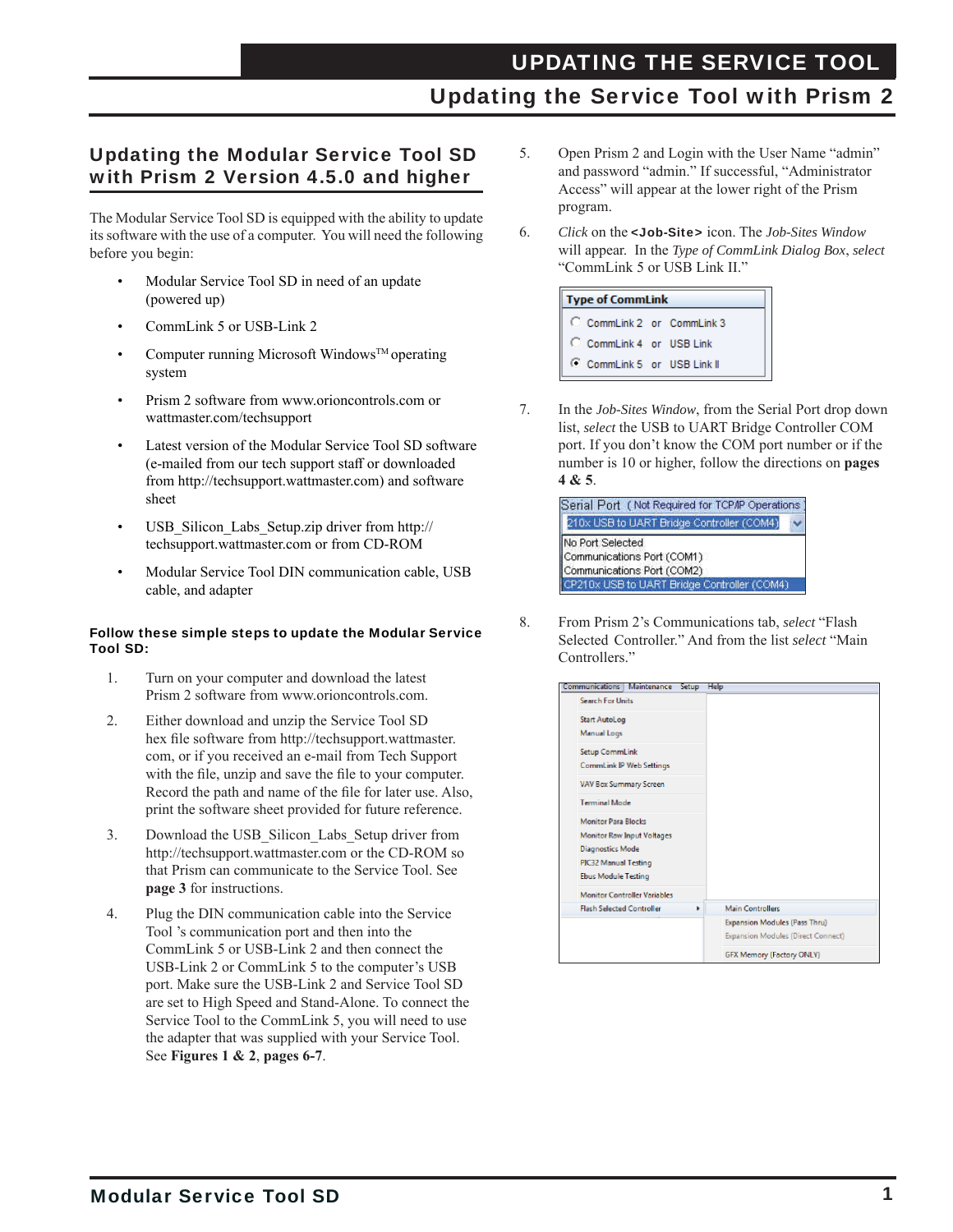# Updating the Service Tool SD with Prism 2

9. The *Flash Main Controller Window* will appear.



- 10. Step  $#1$ : In the Loop and Unit fields, enter 1 for the Loop and 62 for the Unit.
- 11. Step  $#2$ : In the HEX File field, type in the path and name of the HEX file you downloaded and/or copied to your hard drive or *click* the <Select File> button to search for the file.
- 12. Step #3: *Click* on the <Program HEX> button.
- 13. Apply power to the Service Tool SD and press the <ON> button.
- 14. Step #4: If successful, you should see the HEX File Progress bar showing the progress percentage.
- 15. Step #5: When the Progress Bar reaches 100%, the update should be complete.
- 16. You can verify the correct version of software in the Service Tool LCD display.
- 17. For optional verification steps, *click* the **<Advanced>**  button on the Flash Controller toolbar. The following window will display:

|              | <b>Optional Verification Steps</b>                                             |                   |                          |                                                                                        |
|--------------|--------------------------------------------------------------------------------|-------------------|--------------------------|----------------------------------------------------------------------------------------|
| Show Details |                                                                                |                   |                          | <b>Factory Personnel Use This Option to Check Communications Status While Flashing</b> |
| Send Reset   | To Verify ID's and Versions, the Unit must be Reset to Access this information |                   |                          |                                                                                        |
| Get Info     |                                                                                |                   |                          | Select this within 5 seconds of Reset to load ID's and Versions and Finalization Data  |
|              | Hardware ID:                                                                   |                   | <b>Finalization Data</b> |                                                                                        |
|              | Hardware Version:                                                              | Int Flash Length: | 0                        |                                                                                        |
|              | Boot Loader ID:                                                                | Checksum:         | n                        |                                                                                        |
|              | Boot Loader Version:                                                           | Finalize HEX      |                          | Select this to Manually Finalize Unit.                                                 |
|              | Application ID:                                                                |                   |                          | <b>Requires Factory Assistance.</b>                                                    |
|              | Application Version:                                                           |                   |                          |                                                                                        |

 NOTE: You should notify WattMaster Tech Support prior to using the *Optional Verification Steps Window*.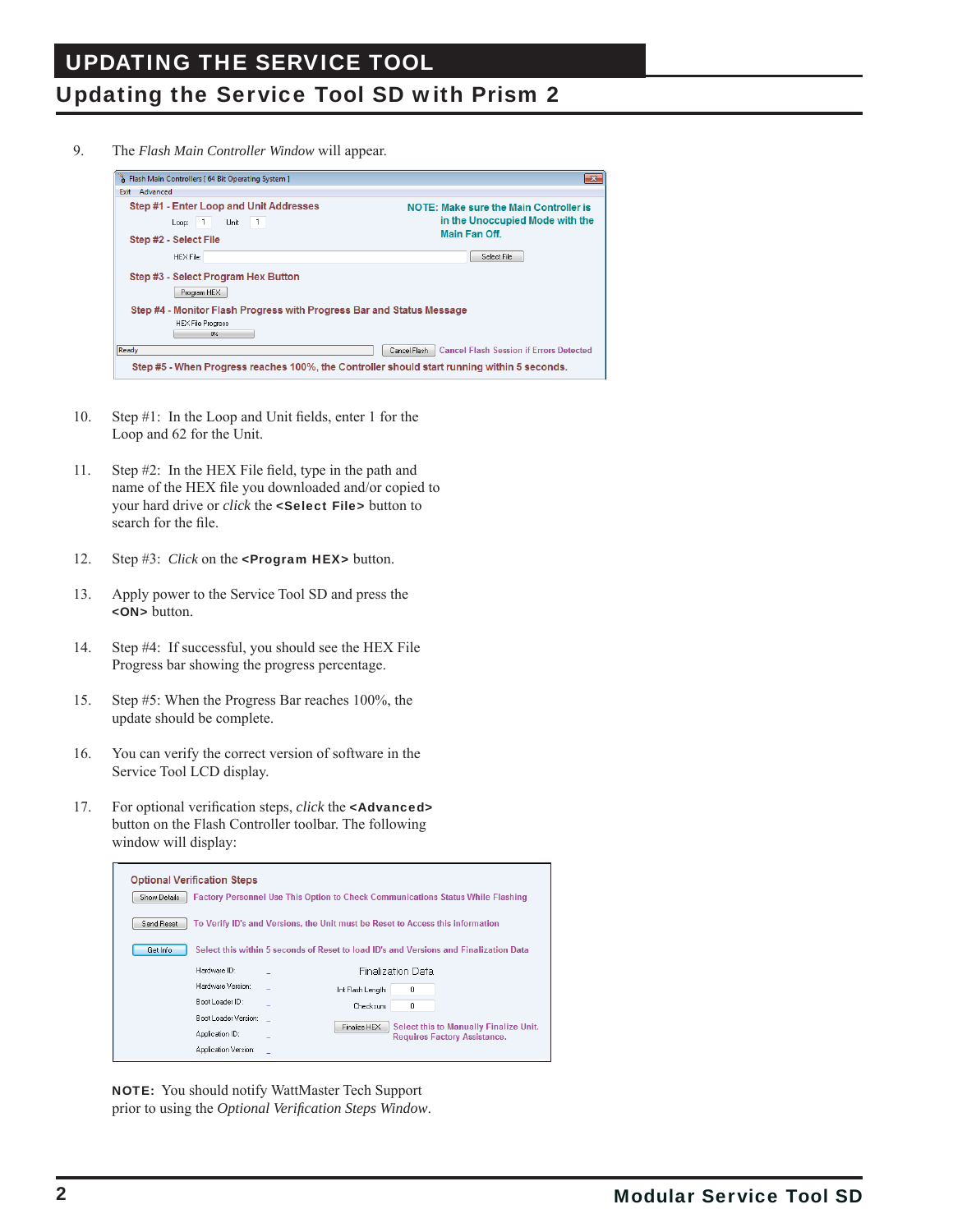### USB Driver Installation

#### USB Serial Converter and Serial Port Driver Installation

- 1. *Insert* the USB Driver CD-ROM into your CD-ROM drive or *download* the USB Driver software file from www.techsupport.wattmaster.com. If using the CD- ROM, go to Step 7. If downloading the file, double-click on the link "USB Driver Setup.zip file for installing USB drivers for all WattMaster Products".
- 2. *Click* <**Open**> when asked to save or open the file.
- 3. Extract and run (double-click) USB Driver Setup.exe.



4. Once you unzip the file, the *WattMaster USB Driver Installation Window* will appear. Cl*ick* <Install>. This will unzip the driver installation files to  $C:\Temp\$ Wattmaster USB Drivers.



- 5. *Click* your <Start> button and then *click*, <Computer>.
- 6. *Double-click* Local Disk (C:). Then *double-click* the Temp folder.

7. *Double-click* the WattMaster USB Drivers folder and then *double-click* the USBInstaller.exe program. Then double-click on the file USB Driver Setup.exe.

| ×<br>Name                    | Date modified      | Type        | Size     |
|------------------------------|--------------------|-------------|----------|
| USB_FTDI_Setup.exe           | 11/19/2010 1:34 PM | Application | 1,688 KB |
| 45 USB SiliconLabs Setup.exe | 11/19/2010 1:35 PM | Application | 6,722 KB |
| USBInstaller.exe             | 12/20/2010 11:25   | Application | 720 KB   |

8. The following window will pop up:

| USB Driver Installer |                                                                                                                                                                                                                                           |
|----------------------|-------------------------------------------------------------------------------------------------------------------------------------------------------------------------------------------------------------------------------------------|
|                      | Begin Install                                                                                                                                                                                                                             |
|                      | Make sure the USB FTDI Setup.exe and the<br>USB SiliconLabs Setuplexe file are in the same directory as this<br>program and then select the Begin Install button to install the<br>USB drivers for all WattMaster Communications devices. |

- 9. *Click* <**Begin Install>** and the installation program will walk you through the rest of the steps. The program might prompt you to remove old USB drivers from your computer. *Click* <Yes> if so. Once installation is complete, you will need to reboot your computer to have the new settings take effect.
- 10. With successful USB driver installation, you can now connect your USB device.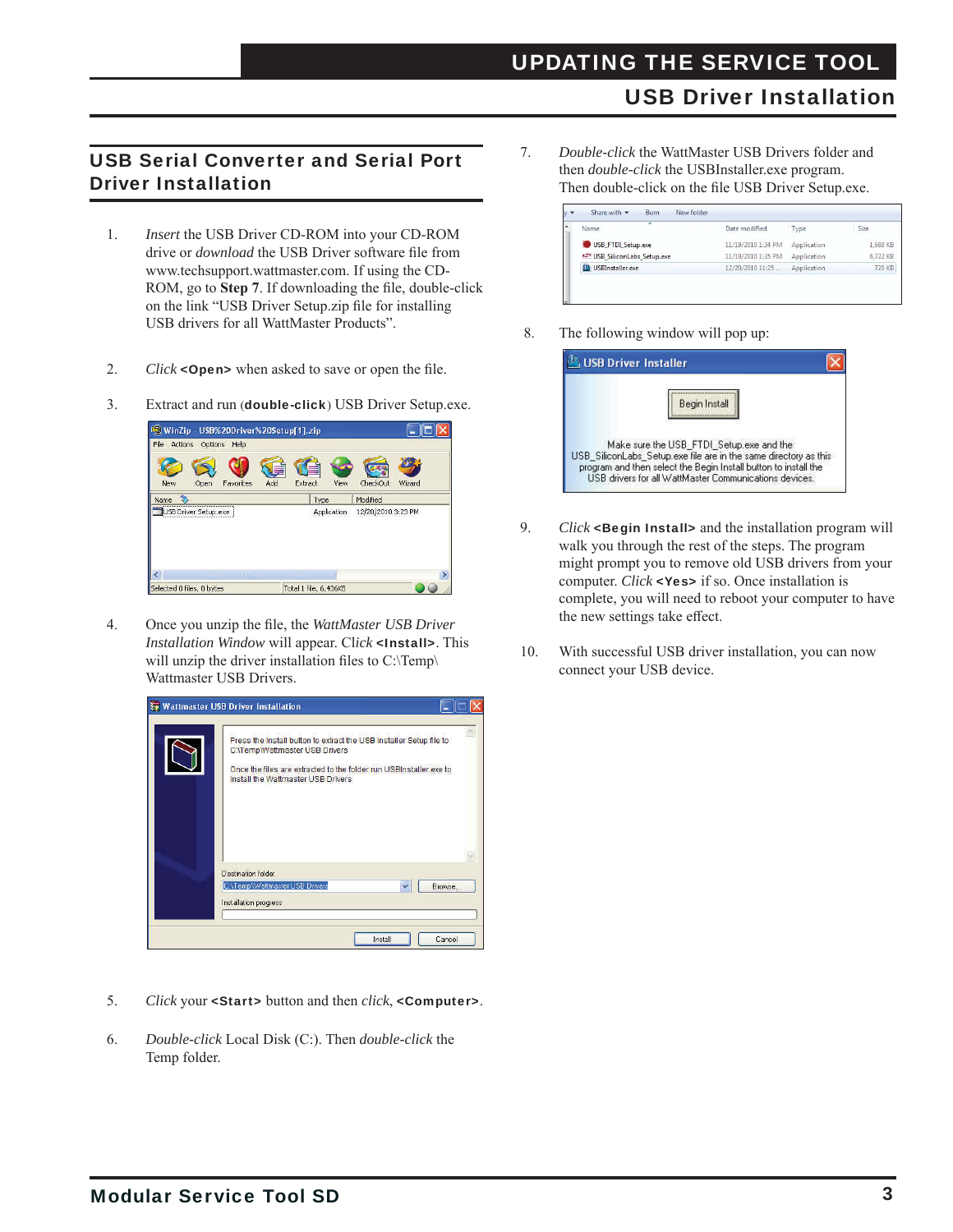## Updating the Modular Service Tool SD

#### Finding What COM Port Number the CommLink or USB-Link is Using

1. *Left-click* on <Start>, located on the bottom left of the Windows Tool Bar.



2. *Select* <Control Panel>.



3. *Double-click* the System Icon.



4. *Click* the <Hardware> tab and then *click* the <Device Manager> button.



5. *Click* on the plus sign next to Ports to see all of the common ports.



- 6. *Locate* the USB Serial Port (COM#). The COM# in parentheses is the port it is located on. *Write* this COM port number down. You will need to know this when setting up the Prism software.
- 7. If the COM port number is 10 or greater, go to "Changing the USB COM Port Number" on **page 5**.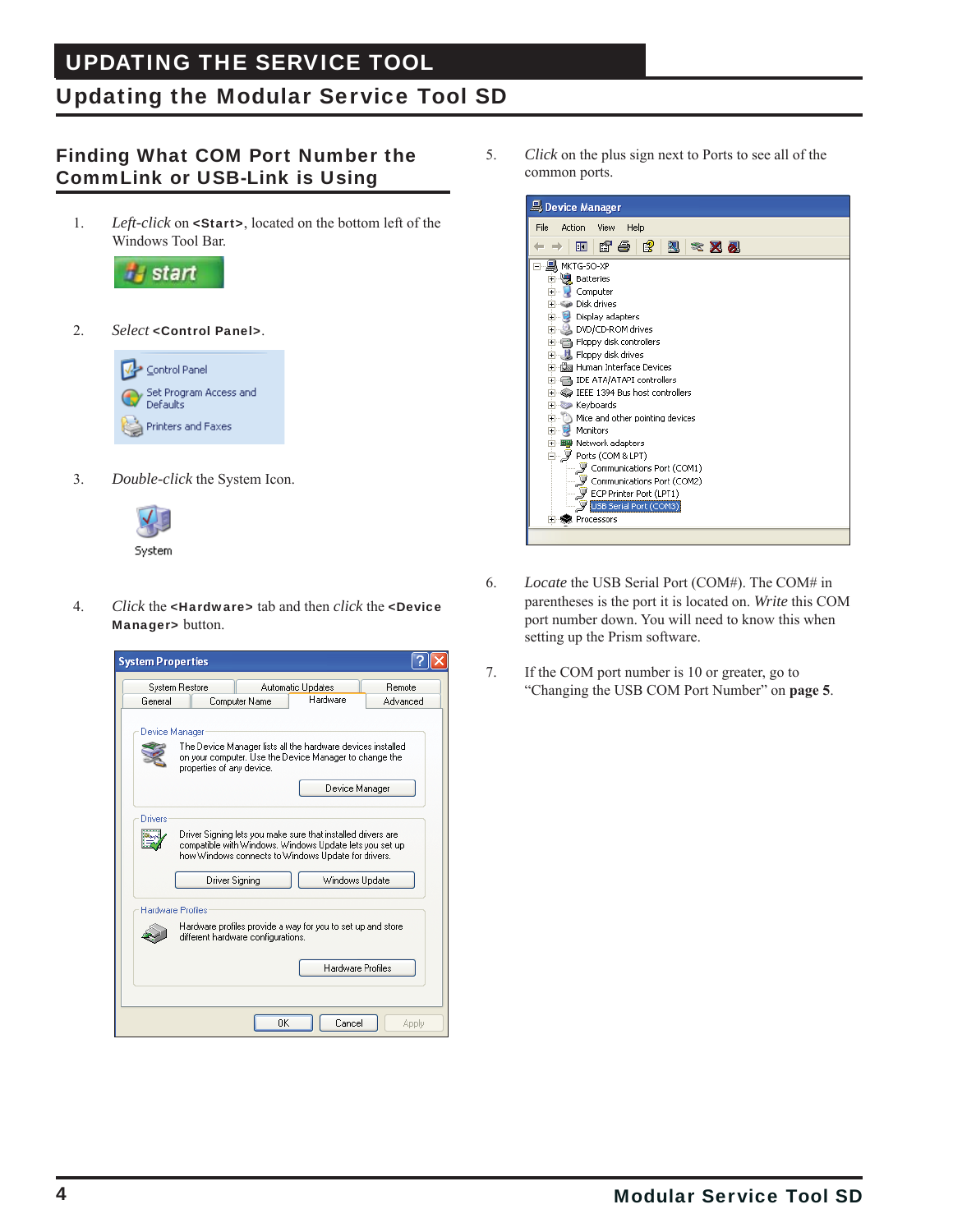#### Changing the USB COM Port Number

When the CommLink or USB-Link is first plugged in, it will be assigned a COM port number to be used for communicating with the Prism software. If the port number is 10 or greater, it needs to be changed to a value less than 10 to be recognized by Prism.

- 1. *Click* <Start>, *click* <Control Panel>, *click* <System>, *click* the <Hardware> tab, and then *click* <Device Manager> to get to the *Device Manager Window*.
- 2. *Click* on the plus sign next to Ports to see all of the COM ports.



3. *Right-click* on "USB Serial Port (COM#)" and *select* <Properties>. In the *Properties Window*, *select* the <Port Settings> tab.

| Port Settings<br>Driver<br>General | Details<br>Resources  |                  |
|------------------------------------|-----------------------|------------------|
|                                    | Bits per second: 9600 |                  |
|                                    | Data bits: 8          | v                |
|                                    | Parity:<br>None       | v                |
|                                    | Stop bits:   1        | Ÿ                |
|                                    | Flow control:<br>None | Ÿ                |
|                                    | Advanced              | Restore Defaults |
|                                    | OK                    | Cancel           |

4. To assign a port number less than 10, *click* on <Advanced>. The *Advanced Settings Window* will appear.

| Select lower settings to correct performance problems at low baud rates. | Cancel<br>Defaults                                                       |
|--------------------------------------------------------------------------|--------------------------------------------------------------------------|
|                                                                          |                                                                          |
|                                                                          |                                                                          |
|                                                                          |                                                                          |
| $\overline{\phantom{a}}$                                                 |                                                                          |
|                                                                          |                                                                          |
|                                                                          |                                                                          |
|                                                                          |                                                                          |
|                                                                          | $\overline{\mathbf{v}}$                                                  |
|                                                                          | Select lower settings to correct response problems.<br>Serial Enumerator |

- 5. In the COM Port Number drop box, *select* which COM port you wish to use. Make sure you select a COM port number that is not currently in use (you can see the ports in use in the *Device Manager Window*). *Select* a port that is less than 10.
- NOTE: Windows<sup>®</sup> will assign a port number to every device that has ever been installed on your computer. So if there are no available ports below 10, choose a port number less than 10 for a device listed that you know you are not currently using.
- 6. Once you select the correct COM port number, *click*  <OK> and close any windows opened in the process of changing the port number. Make note of this number because you will need it for your Prism setup.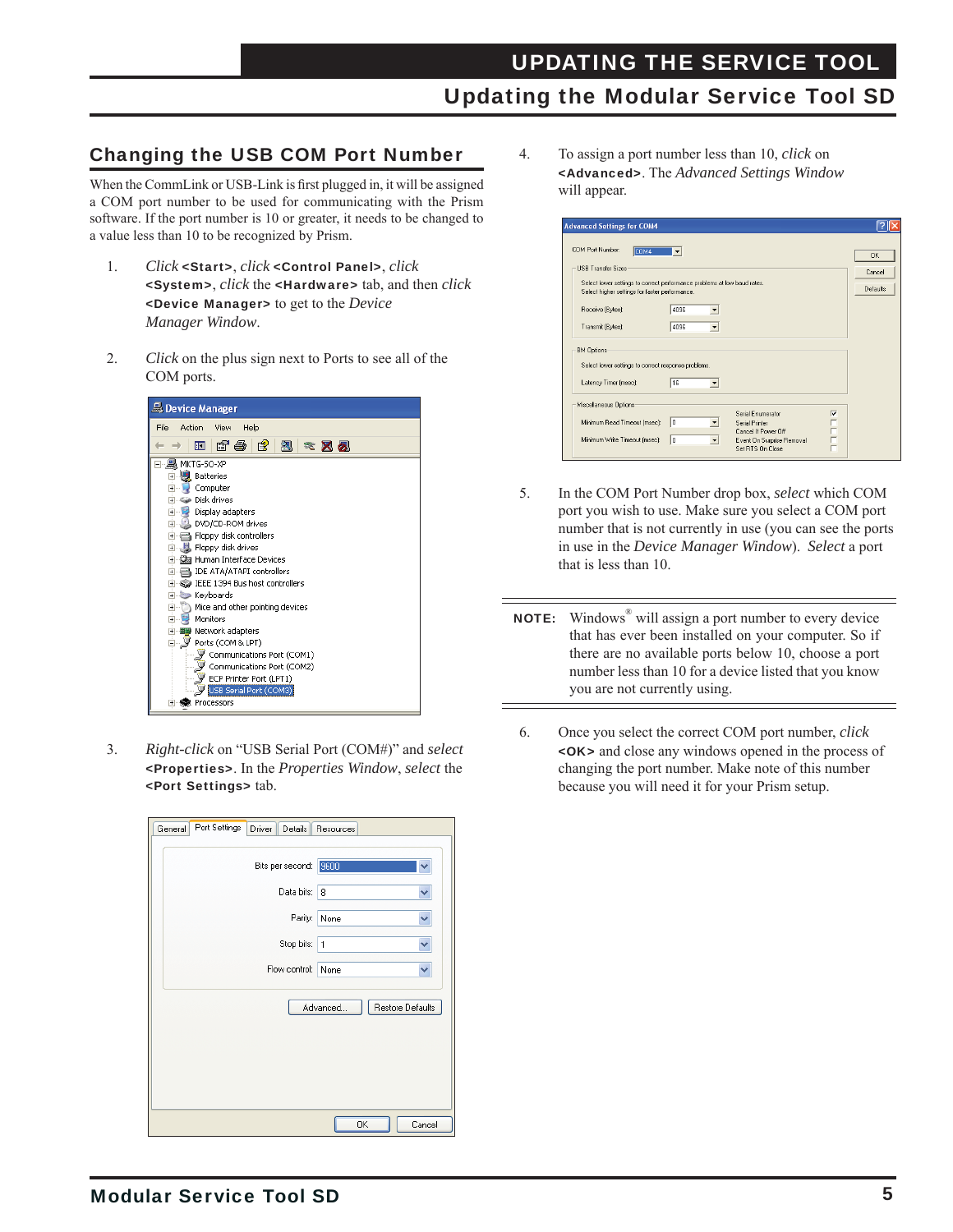## Modular Service Tool SD With USB-Link 2 Connection



#### **Figure 1: Modular Service Tool SD With USB-Link 2 Connection**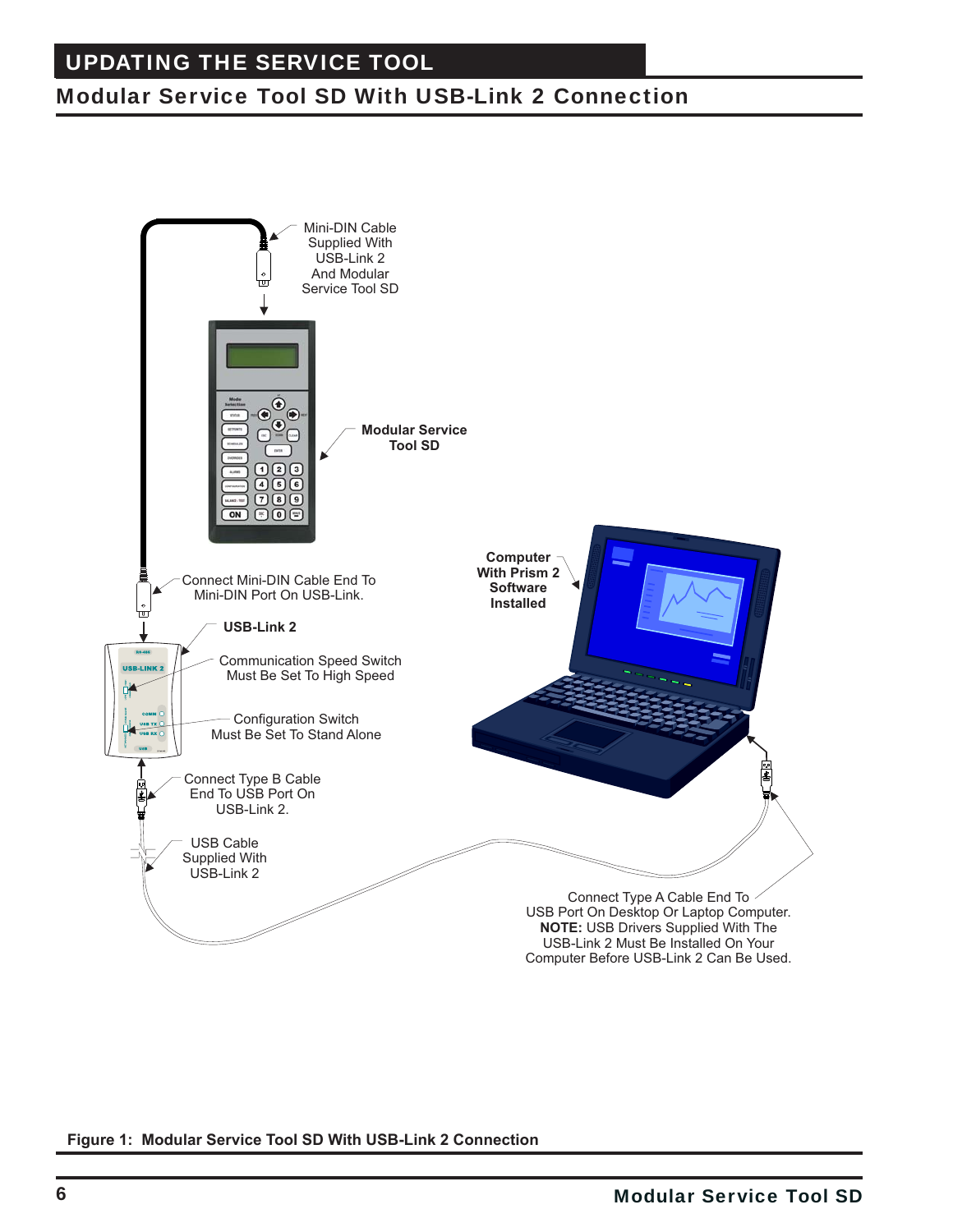### Modular Service Tool SD With CommLink 5 Connection



**Figure 2: Modular Service Tool SD With CommLink 5 Connection**